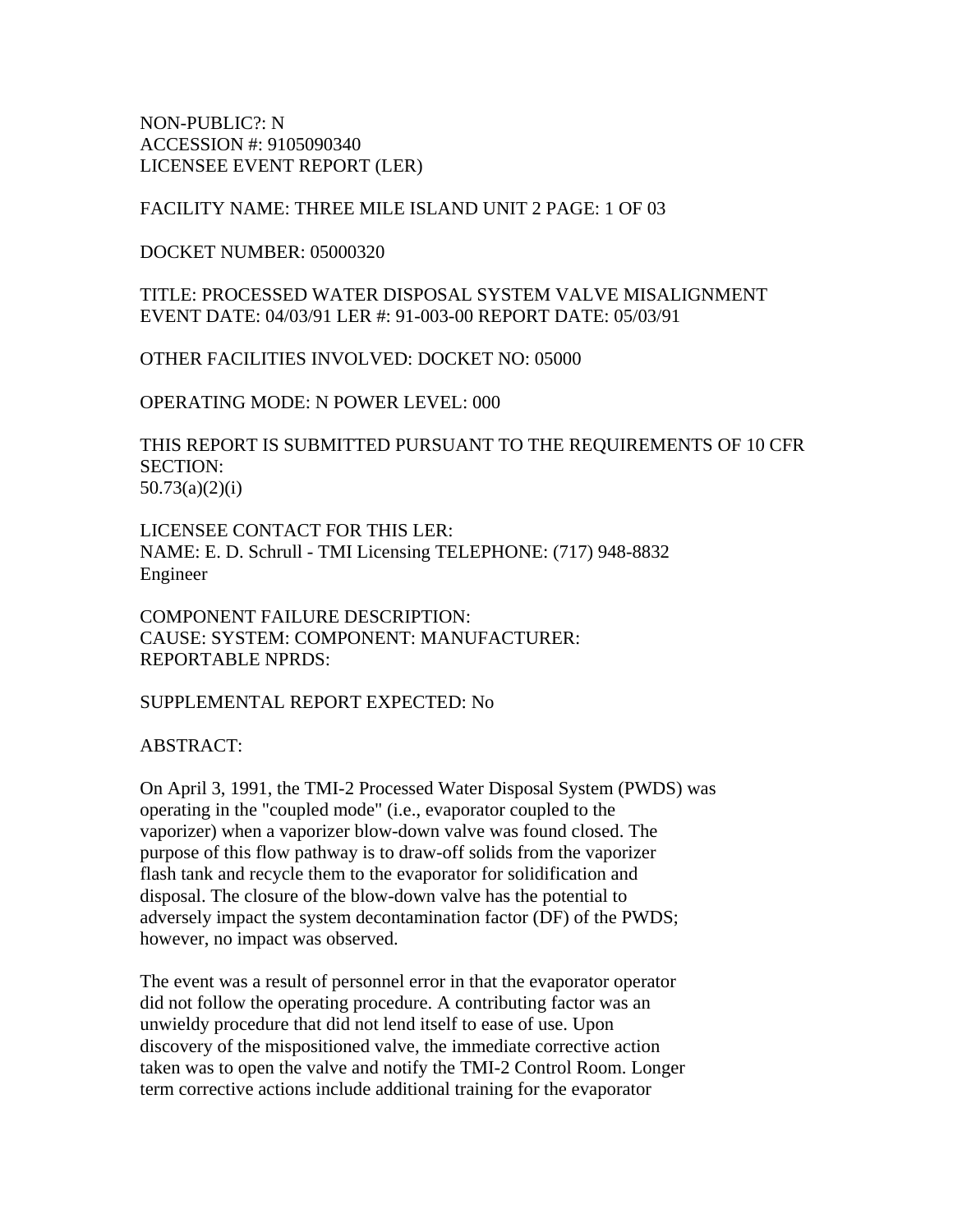operators and a revision to the PWDS operating procedure.

TMI-2 Tech. Spec. 3.9.13 states, "ACCIDENT GENERATED WATER shall be disposed of in accordance with NRC-approved procedures." Per the NRC-approved PWDS operating procedure, the blow-down valve was required to be open during coupled mode operations. Therefore, PWDS operation in this manner, although inadvertent, was prohibited by the plant's Tech. Specs. and the event is reportable per  $10$  CFR  $50.73(a)(2)(i)(B)$ .

This event is similar in nature to LER 91-02.

END OF ABSTRACT

TEXT PAGE 2 OF 3

#### I. PLANT OPERATING CONDITIONS BEFORE THE EVENT

The TMI-2 facility was in Mode 3. The TMI-2 PWDS was operating in the "coupled mode." In the coupled mode of operation, accident generated water (AGW) is pumped to the evaporator where it is processed into two forms: a concentrated liquid waste and a purified liquid distillate. The concentrated waste is then dried to a solid waste form and packaged for transport and burial. The liquid distillate is pumped to the vaporizer where it is discharged to the atmosphere as steam. The process operates in a continuous flow mode with the evaporator and vaporizer coupled.

#### II. STATUS OF STRUCTURES, COMPONENTS OR SYSTEMS THAT WERE INOPERABLE AT THE START OF THE EVENT AND THAT CONTRIBUTED TO THE EVENT

N/A

#### III. EVENT DESCRIPTION

On April 2, 1991 at 9:30 p.m., the TMI-2 PWDS was operating in the coupled mode when an evaporator shutdown was initiated due to receipt of a low pump discharge pressure signal. An evaporator operator trainee conducted the majority of the shutdown per the evaporator operating procedure, i.e., he closed valves V-23, V-57, and V-58 per the operating procedure. Valve V-23 is the vaporizer blow-down valve WD/LOV! to the evaporator; valves V-57 and V-58 WD/ISV! isolate the vaporizer by preventing flow past the vaporizer influent radiation monitor (PWD-RML-1) WD/MON!. After the shutdown, the trainee became involved in performing a dump of the blender/dryer. At 12:05 a.m. on April 3, 1991, after resolution of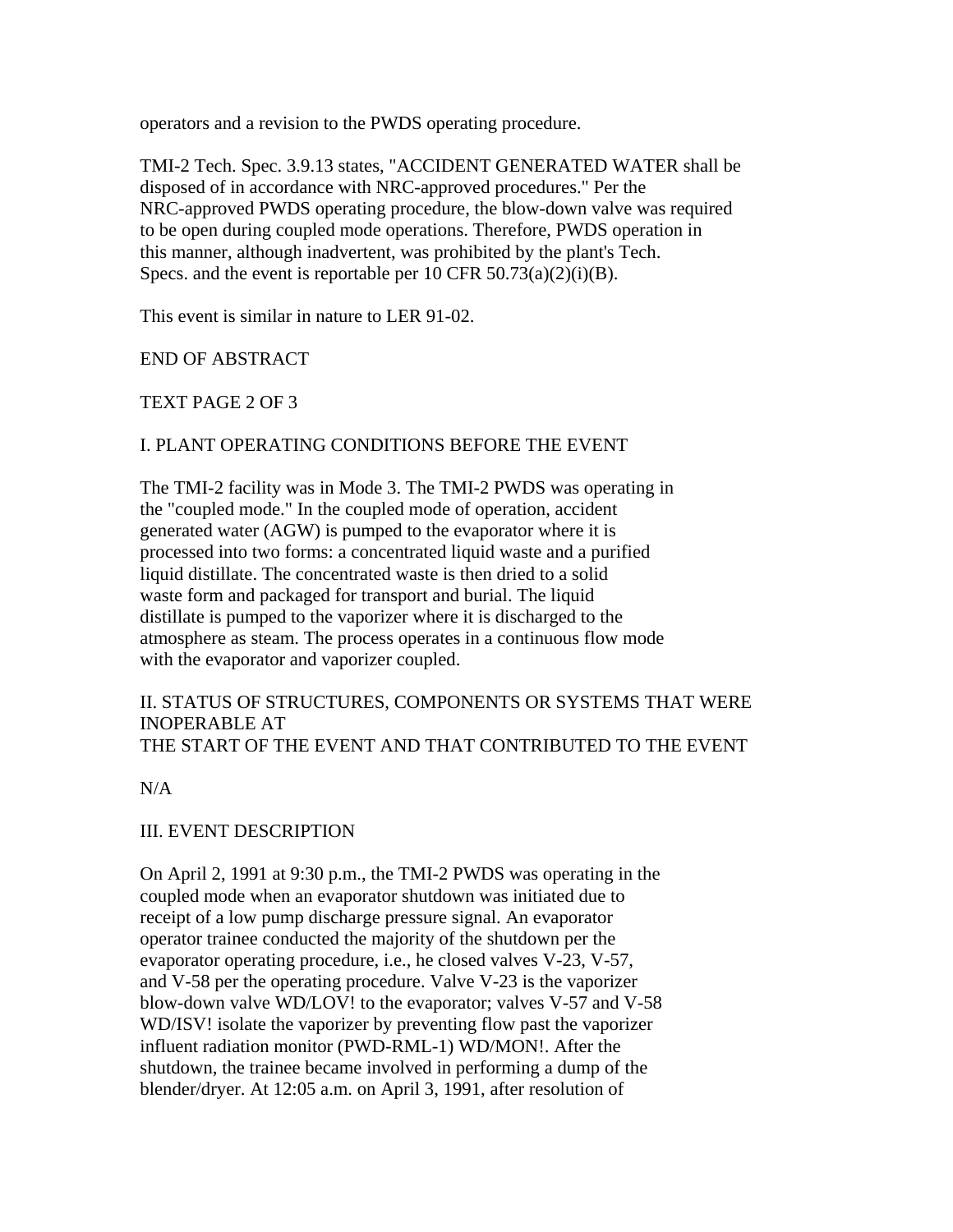the low pump discharge pressure signal matter, startup of the PWDS was initiated by the more experienced evaporator operator. The evaporator operator's past practice during a short-term shutdown was not to close the above-mentioned three valves; this practice was not in accordance with the relevant procedure. At 12:45 a.m. on April 3, 1991, the evaporator operator noted that valves V-57 and V-58 were closed; he reopened them to permit flow to the vaporizer. However, he failed to realize that valve V-23 remained closed.

Shift turnover occurred at 6:00 a.m. on April 3, 1991. The oncoming shift evaporator operator was monitoring the system when he discovered V-23 closed at 6:20 a.m. He immediately reopened the valve and notified the Unit 2 Control Room. System operation continued normally thereafter.

The purpose of the flow path through V-23 is to draw-off solids from the vaporizer flash tank and recycle them to the evaporator for solidification and disposal. The closure of the blow-down valve during vaporizer

#### TEXT PAGE 3 OF 3

operations has the potential to cause accumulation of solids in the vaporizer flash tank and adversely impact the system DF of the PWDS; however, no impact was observed.

# IV. ROOT CAUSE

The root cause of the event was personnel error by the evaporator operator; the PWDS operating procedure was not followed. It was poor work practice on his part to circumvent the operating procedure for short-term shutdowns. A contributing factor was an unwieldy procedure that did not lend itself to ease of use.

# V. CORRECTIVE ACTIONS

Upon discovery of the mispositioned valve, the immediate corrective action taken was to open the valve and notify the TMI-2 Control Room. This event is currently the subject of a Human Performance Enhancement System (HPES) review. Longer term corrective actions include additional training session for the evaporator operators and a revision to the PWDS operating procedure. The training session was held on April 18, 1991; the procedure revision has been drafted and is expected to be approved by May 6, 1991.

# VI. COMPONENT FAILURE DATA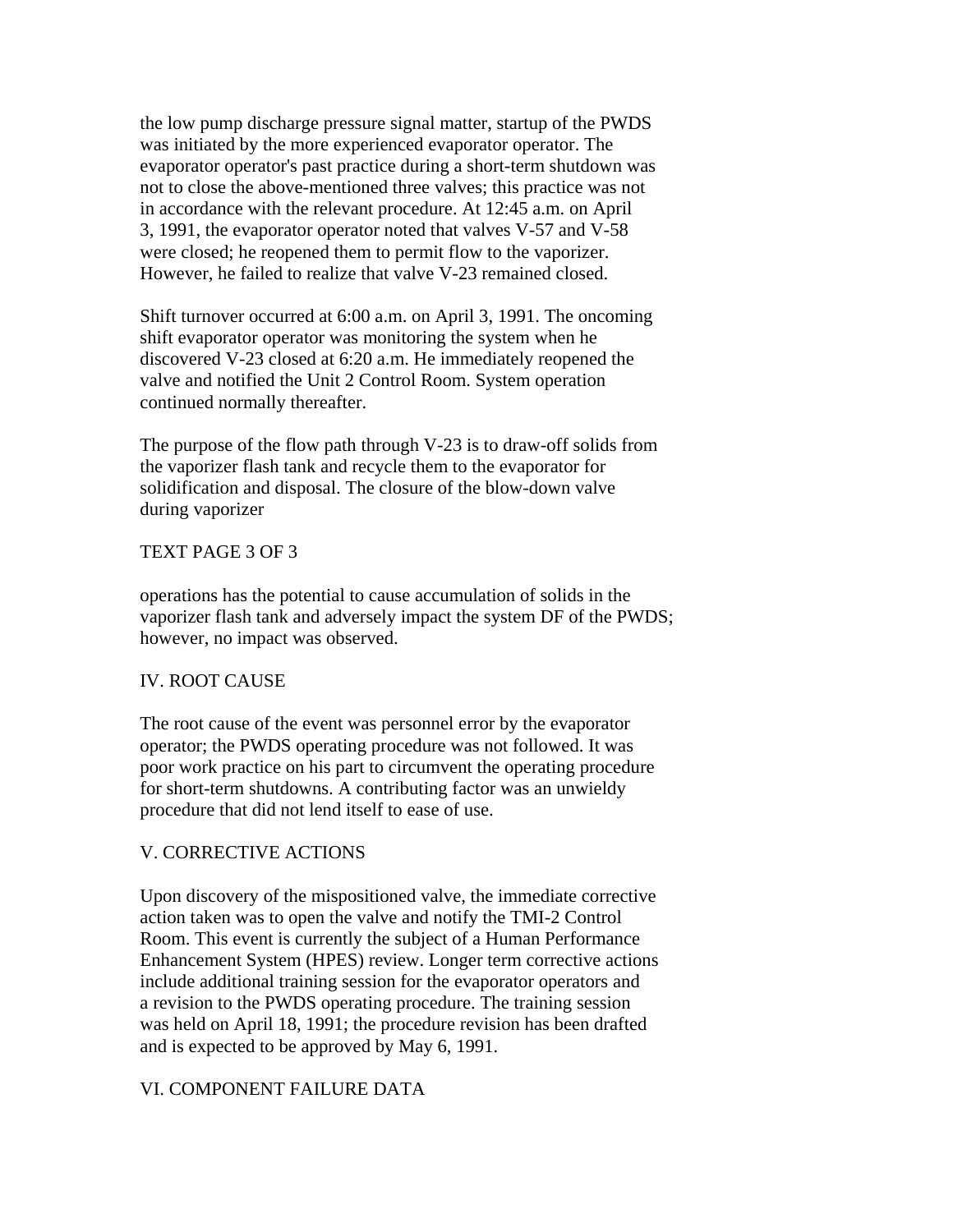# VII. ASSESSMENT OF THE SAFETY CONSEQUENCES AND IMPLICATIONS OF THE EVENT

No safety function is performed by valve V-23. The purpose of the flow path through V-23 is to draw-off solids from the vaporizer flash tank and recycle them to the evaporator for solidification and disposal. The closure of the blow-down valve has the potential to cause accumulation of solids in the vaporizer flash tank and adversely impact the system DF of the PWDS; however, no impact was observed.

Thus, this event did not pose a potential public health and safety concern.

# VIII. PREVIOUS EVENTS OF A SIMILAR NATURE

### LER 91-02

\* The Energy Industry Identification System (EIIS), System Identification (SI) and Component Function Identification (CFI) Codes are included in brackets, "SI/CFI!," where applicable, as required by 10 CFR  $50.73(b)(2)(ii)(F)$ .

# ATTACHMENT 1 TO 9105090340 PAGE 1 OF 1

GPU Nuclear GPU Nuclear Corporation Post Office Box 480 Route 441 South Middletown, Pennsylvania 17057-0191 717 944-7621 TELEX 84-2386 Writer's Direct Dial Number:

(717) 948-8400

May 3, 1991 C312-91-2029 C000-91-1291

US Nuclear Regulatory Commission Washington, DC 20555

Attn: Document Control Desk

#### $N/A$